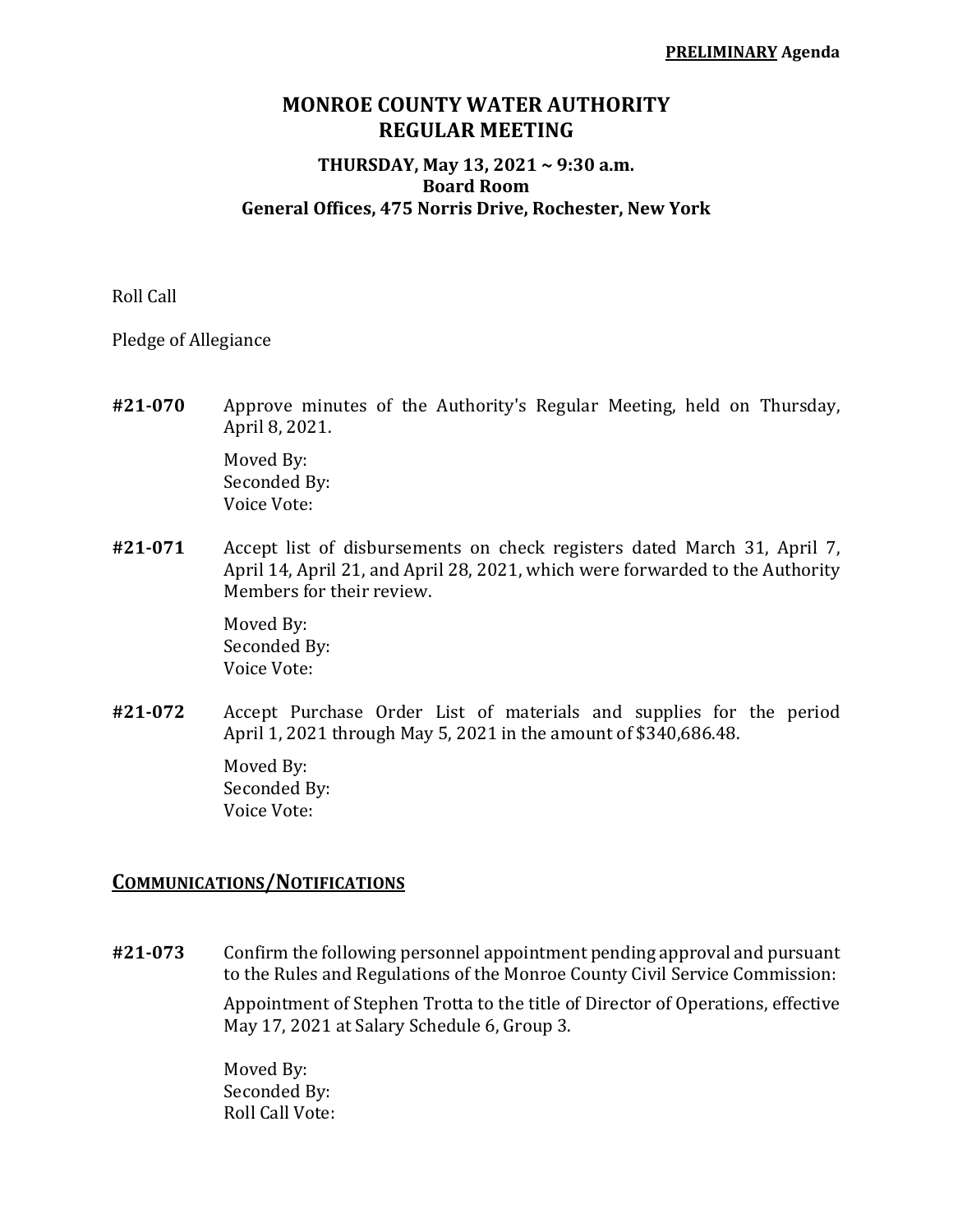**#21‐074** Confirm the following personnel appointment pending approval and pursuant to the Rules and Regulations of the Monroe County Civil Service Commission:

> Provisional Appointment of Samuel Lana to the title of Distribution Manager, effective May 17, 2021 at Salary Schedule 3, Group 6.

 Moved By: Seconded By: Roll Call Vote:

**#21‐075** Confirm the following personnel appointment pending approval and pursuant to the Rules and Regulations of the Monroe County Civil Service Commission:

> Promotional Appointment of Nicholas Taccone to the title of Utility Worker, effective May 17, 2021 at Salary Schedule 4, Group 3.

 Moved By: Seconded By: Roll Call Vote:

**#21‐076** Confirm the following personnel appointment pending approval and pursuant to the Rules and Regulations of the Monroe County Civil Service Commission:

> Provisional Appointment of Jessica Schwallie to the title of Engineering Technician, effective May 17, 2021 at Salary Schedule 5, Group 4.

 Moved By: Seconded By: Roll Call Vote:

**#21‐077** Confirm the following personnel appointment pending approval and pursuant to the Rules and Regulations of the Monroe County Civil Service Commission:

> Appointment of Alex Bresovski to the title of Senior Network Technician, effective June 1, 2021 at Salary Schedule 3, Group 5.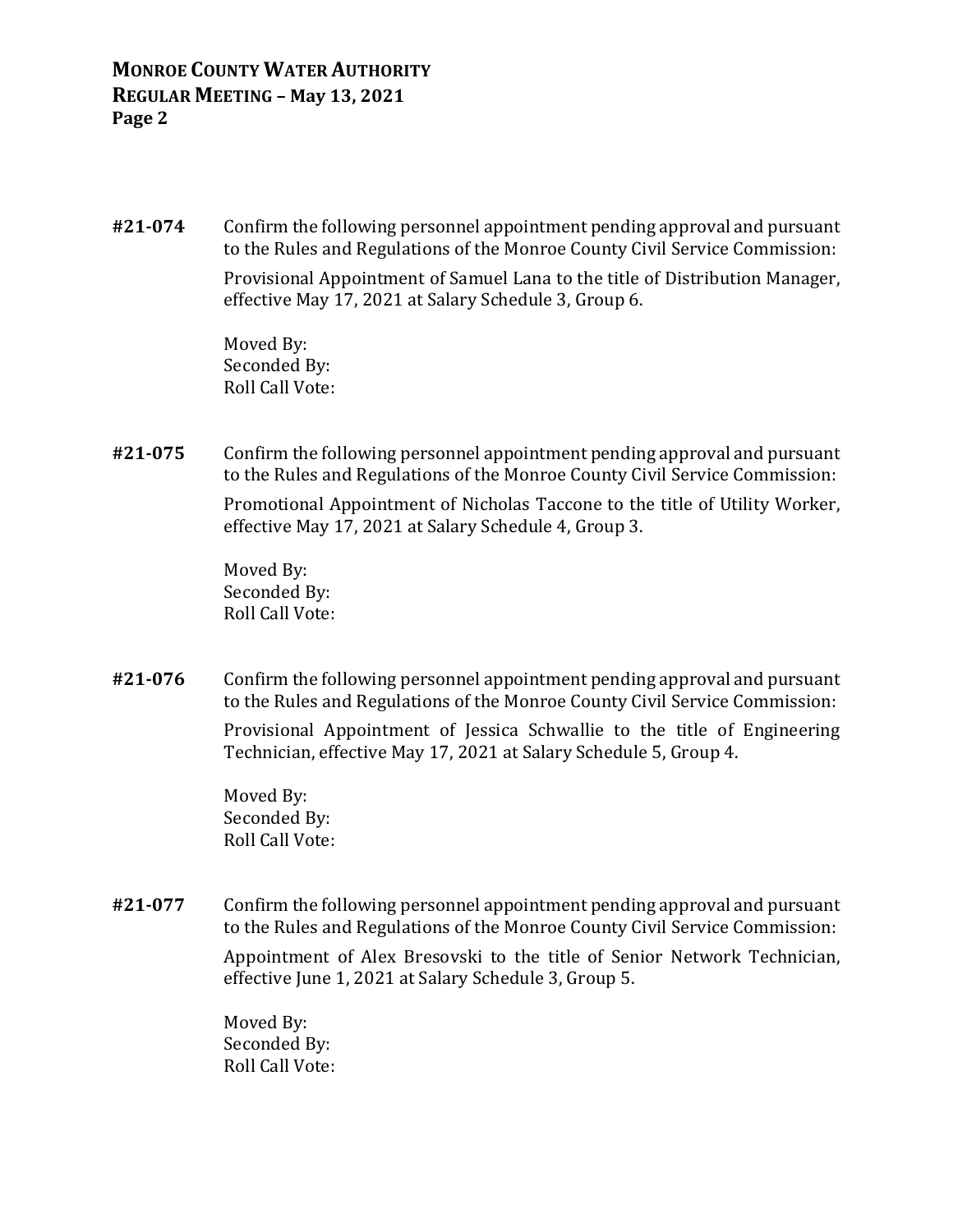**#21‐078** Confirm the following personnel appointment pending approval and pursuant to the Rules and Regulations of the Monroe County Civil Service Commission:

> Provisional Appointment of Kimberleigh Martin to the title of Communications Aide effective June 1, 2021 at Salary Schedule 3, Group 3.

 Moved By: Seconded By: Roll Call Vote:

**#21‐079** Resolved hereby to: Approve **Seasonal Laborer Salary Schedule** in the form presented on this date, to be effective immediately.

> Moved By: Seconded By: Roll Call Vote:

**#21‐080** Authorize the purchase of **Water Service Materials** from low responsive, responsible bidder, **Core & Main, LP**, in the bid amount of \$15,935.06 to be utilized on an Engineering Project.

> Moved By: Seconded By: Roll Call Vote:

**#21‐081** Authorize a unit price purchase contract for **Corrosion Protection for Water Pipe** from low responsive, responsible bidder, **Corrpro Companies, Inc.,** in the bid amount of \$17,697.30, for an initial term of one year, renewable for up to four additional one-year terms upon mutual consent. The bid amount is based on estimated quantities.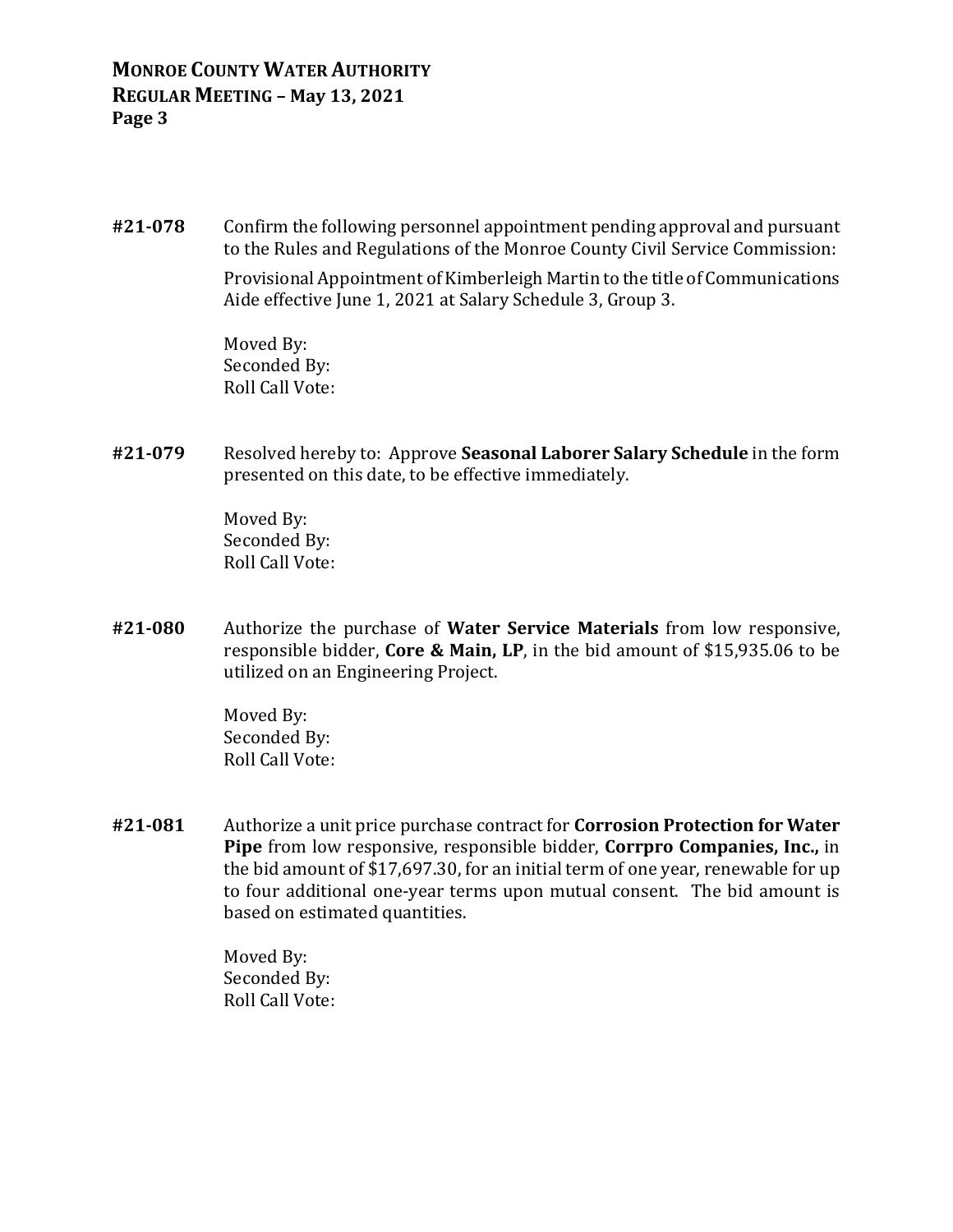**#21‐082** Authorize the use of the **Monroe County Contract BP #0307‐21** (SAP Contract #7700000061) for the as-needed purchase of **Automotive Parts and Supplies** from **Nu‐Way Auto Parts** in the estimated amount of \$50,000 through the contract period ending April 30, 2022.

> Moved By: Seconded By: Roll Call Vote:

**#21‐083** Authorize the use of the **Monroe County Contract BP #1019‐20** (SAP Contract #4700007613) for the as-needed purchase of **Automotive Lubricants,** including motor oils, gear oils, transmission fluids, grease, and other similar lubricants, from **Deckman Oil Company** in the estimated amount of \$20,000 through the contract period ending November 30, 2021.

> Moved By: Seconded By: Roll Call Vote:

**#21‐084** Authorize the Executive Director to amend the Agreement for Professional Consulting Services with **Barton & Loguidice, DPC** for the budget amount of \$15,300 for additional services related to updating the Authority's **Asset Management Software Program**.

> Moved By: Seconded By: Roll Call Vote:

**#21‐085** Authorize **Change Order No. 1** to Commodity **Purchase Order No. 2254‐1** with **Eurofins Eaton Analytical, LLC** for **Laboratory Analytical Services** in the amount of \$32,500.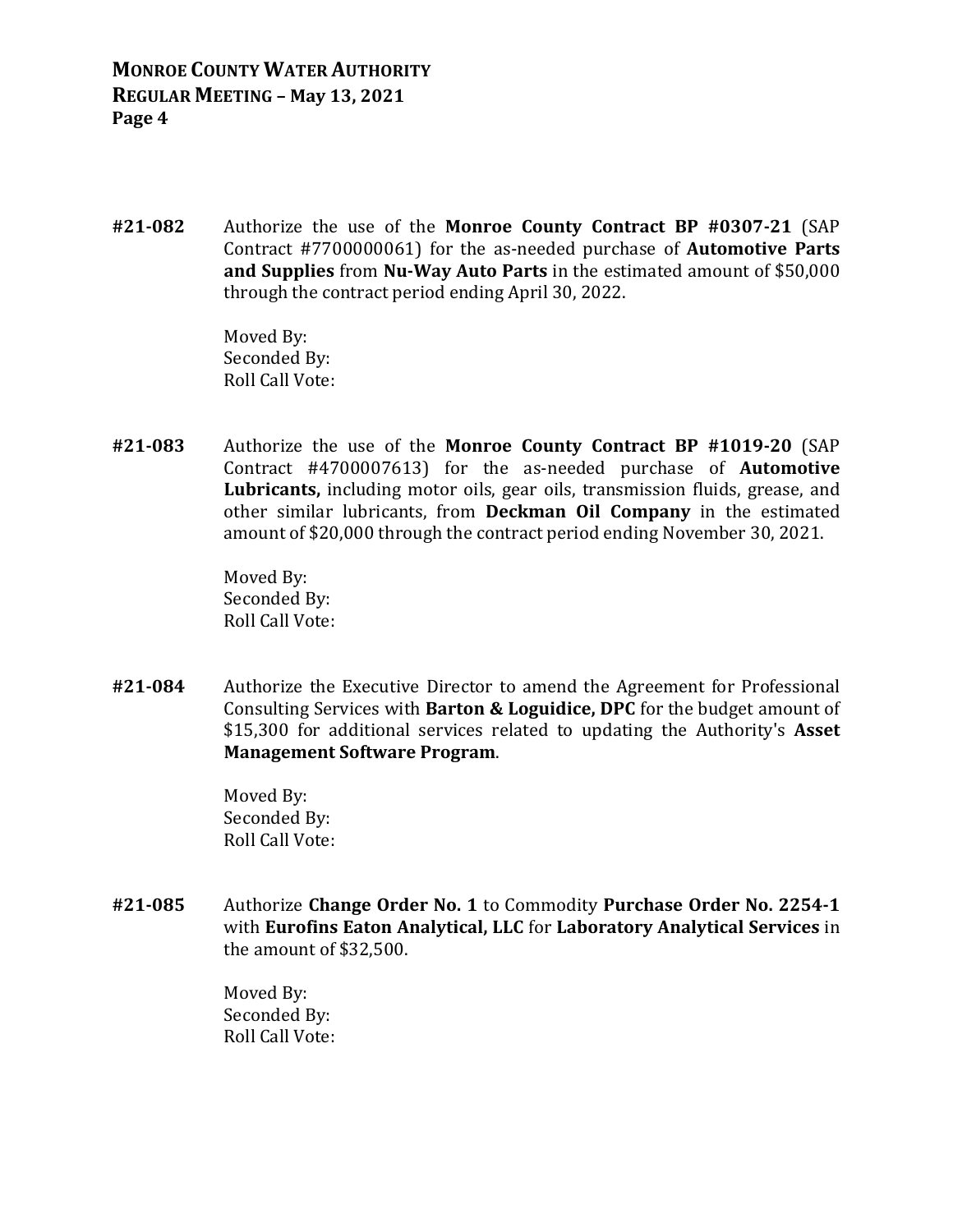**#21‐086** Authorize the award of the **Standby Generator Optimization – Phase 2 Contract** to the low responsive, responsible bidder, **Connors‐Haas, Inc.,** for the bid amount of \$948,400.

> Moved By: Seconded By: Roll Call Vote:

**#21‐087** Authorize the Executive Director to enter into a Professional Services Agreement with **Ramboll Americas Engineering Solutions,Inc.** for the **Joint Corrosion Control Treatment Study Project** for the budget amount of \$432,000.

> Moved By: Seconded By: Roll Call Vote:

**#21‐088** Authorize the award of a lump sum contract for the **Harek Road BPS Hypochlorite Building Demolition Project** to the low responsive, responsible bidder, **O'Rourke, Inc.,** in the bid amount of \$27,200.

> Moved By: Seconded By: Roll Call Vote:

**#21‐089** Authorize the award of a unit price contract for the **Metal Standing Seam Roof Replacement at the East Side Operations Center** to the low responsive, responsible bidder, **RMG Custom Metal,** in the bid amount of \$69,050.

> Moved By: Seconded By: Roll Call Vote:

**#21‐090** Approve the Monroe County Water Authority **membership renewal** with the **Greater Rochester Enterprise** (GRE) at the annual membership rate of \$25,000 per year.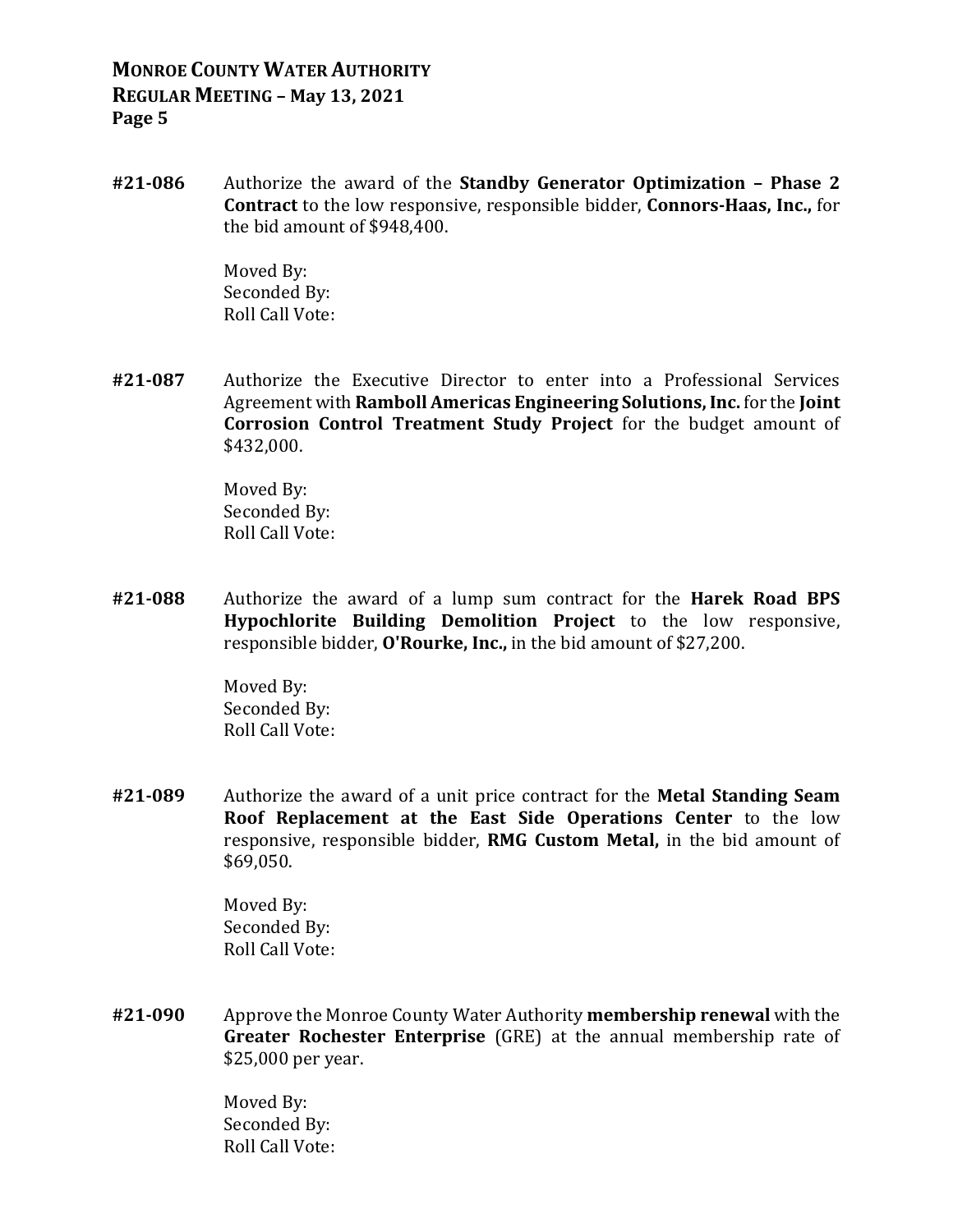**#21‐091** Authorize the Executive Director to enter into a Professional Services Agreement with **Occupational SafetyOn Site,Inc.** to provide **AnnualOn‐Site Hearing Tests** for MCWA employees at the proposed unit prices for an initial three-year term, extendable for two additional one-year terms upon mutual agreement.

> Moved By: Seconded By: Roll Call Vote:

**#21‐092** Authorize the award of a Professional Services Agreement for **Penetration Testing Services** to **REDBOT Security** for an estimated amount of \$58,000 for the term June 1, 2021 through May 31, 2022.

> Moved By: Seconded By: Roll Call Vote:

**#21‐093** Authorize the use of **New York State OGS Contract, Group #73600, Award #22876, Lot 1, Contract #PD67647** for the annual renewal of **Autodesk AutoCAD Licensing and Maintenance** from **SHI International Corp.** for an estimated amount of \$28,500.

> Moved By: Seconded By: Roll Call Vote:

#### **AUDIT COMMITTEE REPORT**

**#21‐094** Authorize the execution of a Professional Services Agreement with **M & T Insurance Agency, Inc.** for **Placement of General Insurance Coverage,** to **serve as Broker of Record,** and for **provision of Risk Management Services** for a period of one (1) year. The fee for this service is \$60,000. M & T Insurance Agency, Inc. is designated as Broker of Record for MCWA's General Insurance program for coverage commencing July 1, 2021.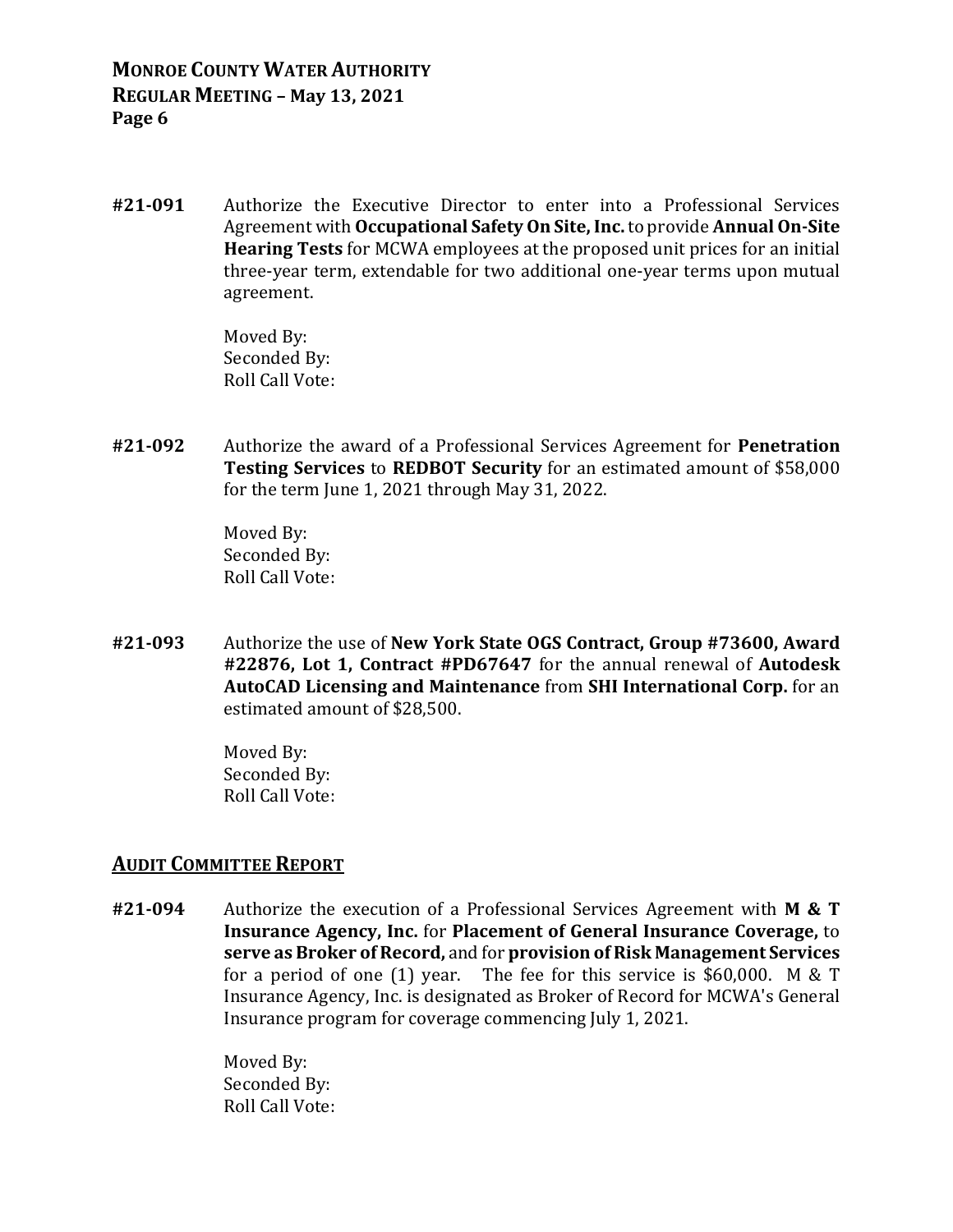**#21‐095** Approve the proposal as submitted by Broker, **M & T Insurance Agency, Inc.** and authorize to place **Insurance Coverage** to include: General Liability Insurance, Public Officials Liability Insurance, Employment Practices Liability Insurance, Property Insurance, Inland Marine Insurance, Vehicle Insurance, Crime Insurance, Flood and Earthquake Insurance, Pollution Insurance, Owners Contractors Protective Insurance, and Travel Accident Insurance, and Excess Liability Coverage (\$20M) with the limits of liability and deductibles as proposed and including any fees for service, for an estimated total cost of \$520,000.

> Furthermore, **M&T Insurance Agency, Inc.** is directed to obtain quotations for an additional \$30,000,000 of **Excess Liability** coverage and **Premises Pollution (PPL)** coverage, net of commission, due to MCWA no later than May 28, 2021. The term for insurance coverage is July 1, 2021 through June 30, 2022.

 Moved By: Seconded By: Roll Call Vote:

**#21‐096** The Members of the Authority expressly make the following determination for all awards of Procurement Contracts made during this meeting: (i) the proposed awardee has been found to be responsible; (ii) the proposed awardee complied with the State Finance Law provisions regarding Permissible Contacts (as defined in the Authority's Procurement Disclosure Policy); (iii) the proposed awardee has (or will prior to the final award being effective) complied with the State Finance Law provisions that require disclosure of all information required to be in the Authority's Solicitation Materials (as such term is defined in the Authority's Procurement Disclosure Policy); and (iv) the procurement process did not involve conduct that is prohibited by the Public Officers Law, the Authority's Procurement Disclosure Policy, and the Authority's Code of Ethics and Conflict of Interest Policies.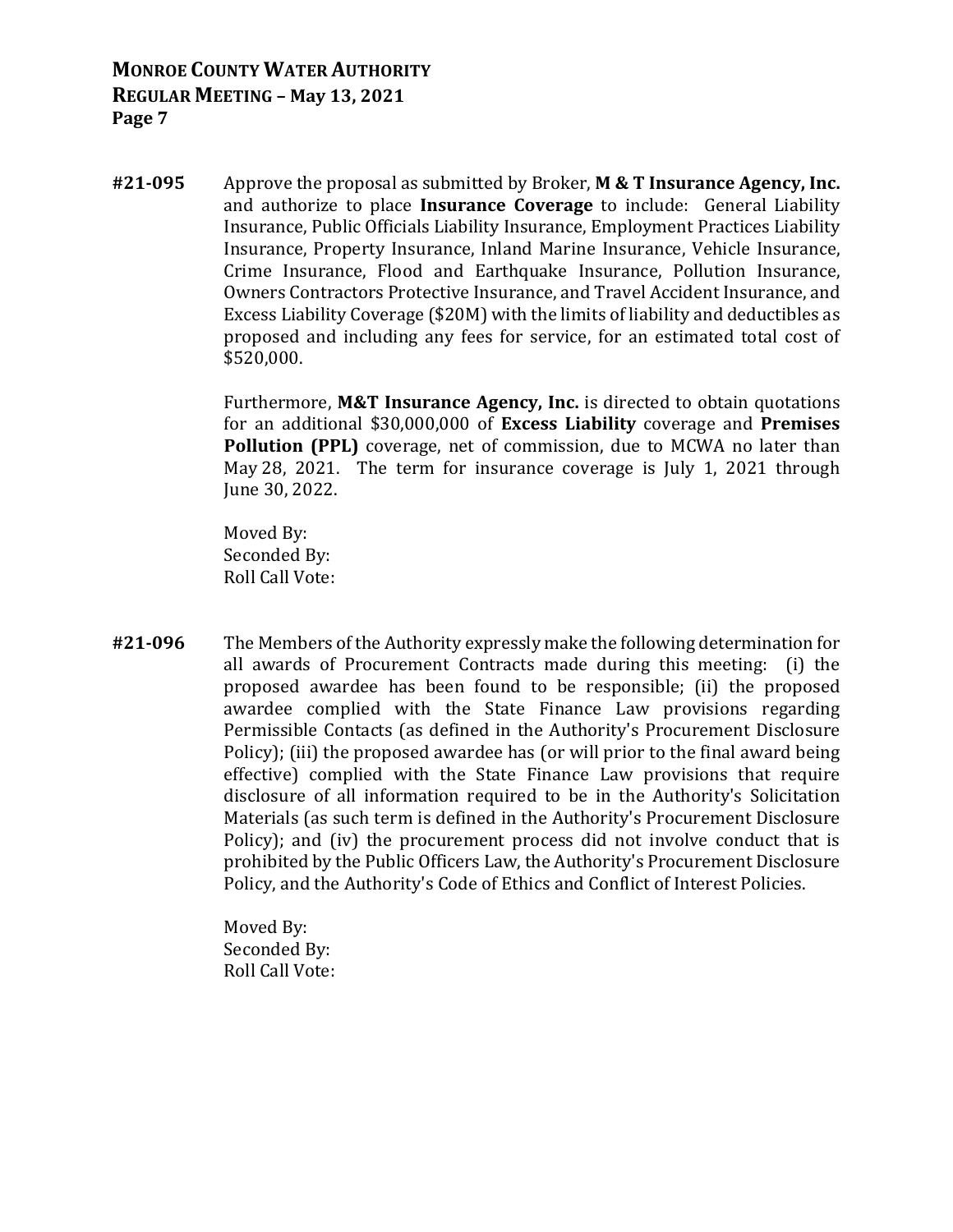**#21‐097** Appointment of **Members of the Authority's Standing Audit Committee** in accordance with the Monroe County Water Authority's By-Laws and Policy on Internal Controls and Financial Accountability. The following Members shall serve on this Committee: example and the Committee: and  $\blacksquare$  and the Chairperson of the Authority serves as an Ex-Officio member of the Audit Committee pursuant to the Authority's By-Laws and shall have the right, but not the duty, to vote on all propositions before such Committee.

> Moved By: Seconded By: Roll Call Vote:

**#21‐098** Appointment of **Members of the Authority's Standing Finance Committee** in accordance with the Monroe County Water Authority's By-Laws and Policy on Internal Controls and Financial Accountability. The following Members shall serve on this Committee: The contract of the chairperson; \_\_\_\_\_\_\_\_\_\_\_\_\_\_\_\_\_\_\_\_, and \_\_\_\_\_\_\_\_\_\_\_\_\_\_\_\_\_\_\_\_; and the Chairperson of the Authority serves as an Ex-Officio member of the Finance Committee pursuant to the Authority's By-Laws and shall have the right, but not the duty, to vote on all propositions before such Committee.

> Moved By: Seconded By: Roll Call Vote:

**#21‐099** Appointment of **Members of the Authority's Standing Governance Committee** in accordance with the Monroe County Water Authority's By-Laws. The following Members shall serve on this Committee: \_\_\_\_\_\_\_\_\_\_\_\_\_\_\_\_\_\_\_\_, Chairperson; \_\_\_\_\_\_\_\_\_\_\_\_\_\_\_\_\_\_\_\_, and \_\_\_\_\_\_\_\_\_\_\_\_\_\_\_\_\_\_\_\_; and the Chairperson of the Authority serves as Ex-Officio member of the Governance Committee pursuant to the Authority's By-Laws and shall have the right, but not the duty, to vote on all propositions before such Committee.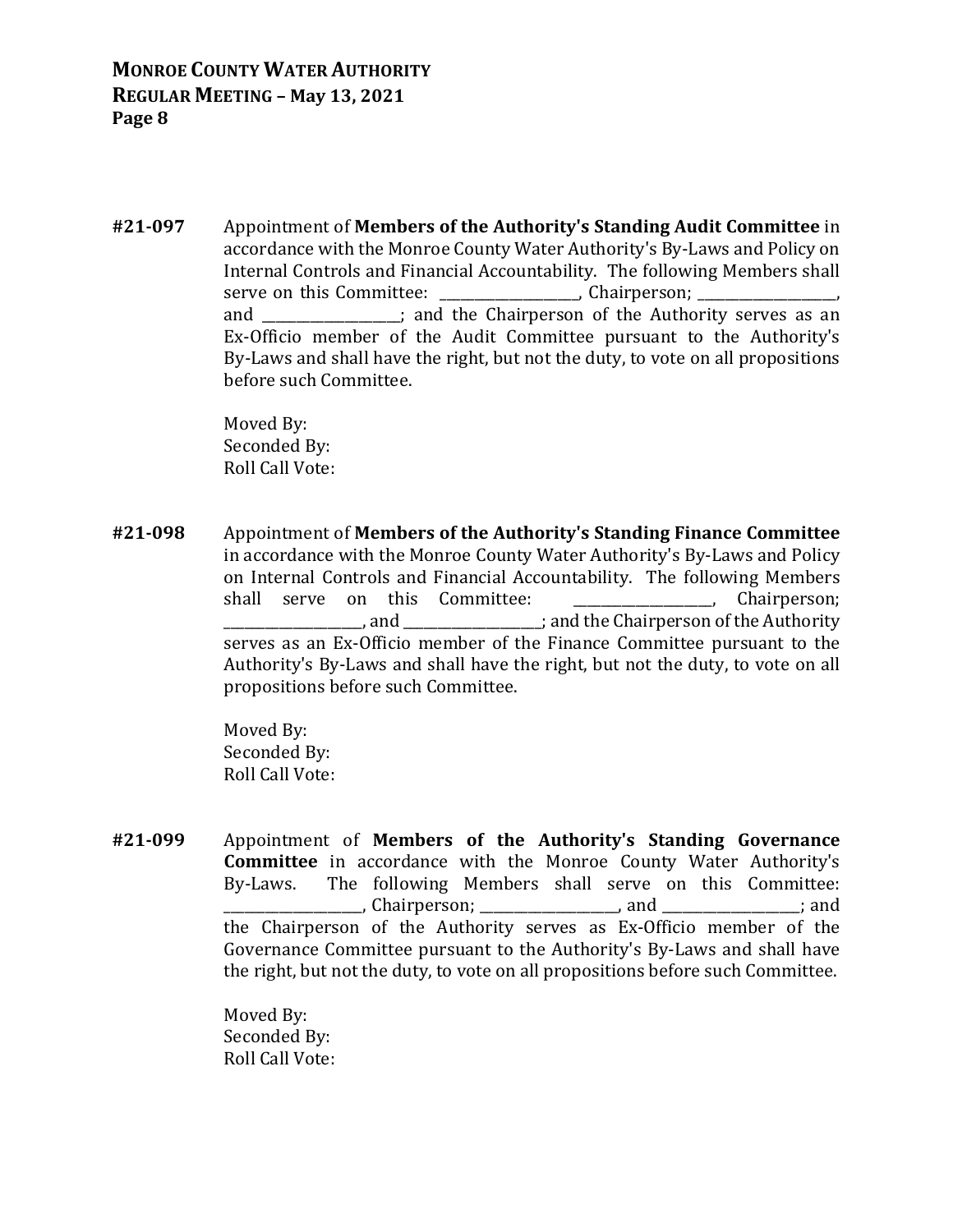**#21‐100** Appointment of Members of the **Authority's Standing Compensation Committee** in accordance with the Monroe County Water Authority's By-Laws. The following Members shall serve on this Committee: \_\_\_\_\_\_\_\_\_\_\_\_\_\_\_\_\_\_\_\_ Chairperson; \_\_\_\_\_\_\_\_\_\_\_\_\_\_\_\_\_\_\_\_, and \_\_\_\_\_\_\_\_\_\_\_\_\_\_\_\_\_\_\_\_; and the Chairperson of the Authority serves as an Ex-Officio member of the Compensation Committee pursuant to the Authority's By-Laws and shall have the right, but not the duty, to vote on all propositions before such Committee.

> Moved By: Seconded By: Roll Call Vote:

**#21‐101** WHEREAS, the New York State Deferred Compensation Board (the "Board"), pursuant to Section 5 of the New York State Finance Law ("Section 5") and the Regulations of the New York State Deferred Compensation Board (the "Regulations"), has promulgated the Plan Document of the Deferred Compensation Plan for Employees of Monroe County Water Authority (the "Model Plan") and offers the Model Plan for adoption by local employers; and

> WHEREAS, Monroe County Water Authority, pursuant to Section 5 and the Regulations, has adopted and currently administers the Model Plan known as the Deferred Compensation Plan for Employees of Monroe County Water Authority; and

> WHEREAS, effective December 11, 2020, the Board amended the Model Plan to adopt provisions, including:

- Provisions related to the Setting Every Community Up for Retirement Enhancement (SECURE) Act of 2019, which extends the required start date for Required Minimum Distributions (RMD) to begin at the age of 72; changes the RMD rules for beneficiaries; creates new categories of beneficiaries; includes ability for plan sponsors to reduce the in-service distribution age from 70½ to as low as 59½; allows for in-service withdrawals for the birth or adoption of a child up to \$5,000; and
- Provisions related to the Coronavirus Aid, Relief, and Economic Security (CARES) Act of 2020, which waived RMDs for the calendar year 2020; allowed for in-service distributions of up to \$100,000 to qualified individuals no later than December 31, 2020; allowed for loans up to \$100,000 to qualified individuals (up to 100% of the account value); and allowed for deferment of plan loan repayments for one year for qualified individuals.